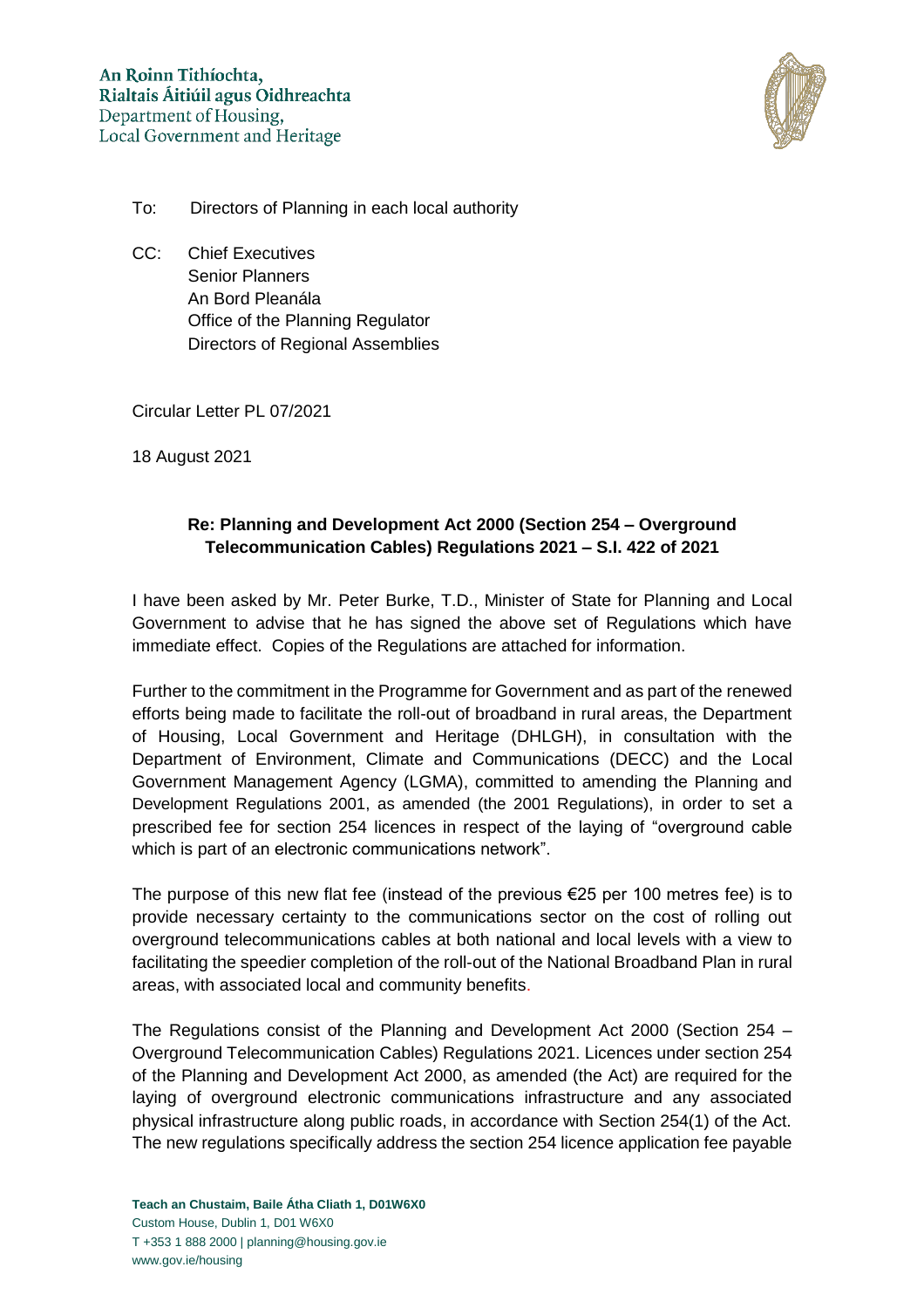

to local authorities for "overground cable which is part of an electronic communications network".

In this connection, the Regulations remove 'an overground cable which is part of an electronic communications network' and the associated fee of €25 per 100 metres from Part 1 of Schedule 12 of the 2001 Regulations. A new once-off reduced flat fee is instead inserted into Part 2 of Schedule 12 of the Regulations and is set at €125 per section 254 licence application, irrespective of the length and number of runs of cables identified in a licence application. The fee is applicable to all new overground cables, which are part of an electronic communications network on both new and existing poles and applies to all network operators and individuals who apply for a section 254 licence, as well as to all types of "overground cable which is part of an electronic communications network" such as copper, co-axial and fibre-optic cables.

The new reduced fee is particularly aimed at supporting the rollout of high speed broadband which is a priority commitment in the Programme for Government and is particularly relevant at the current time having regard to the need to meet increased home usage for both work and leisure arising from the impacts of the Covid 19 pandemic, as well as to facilitate the provision of high speed broadband to rural areas into the future.

## Consideration of licence applications

When considering a licence for overground cables for the carrying of telecommunications signals, the existing provisions of section 254 of the Act continue to apply, summarised as follows:

- Section 254(3) provides that a person applying for a licence must provide the planning authority such plans and other information concerning the position, design and capacity of the appliance, apparatus or structure as the authority may require.
- Under section 254(4), a licence may be granted by a planning authority for such period and upon such conditions as may be specified, including conditions in relation to location.
- Section 254(5) provides that, in considering an application for a licence under this section a planning authority, or the Board on appeal, shall have regard to
	- o the proper planning and sustainable development of the area,
	- o any relevant provisions of the development plan, or a local area plan,
	- o the number and location of existing appliances, apparatuses or structures on, under, over or along the public road, and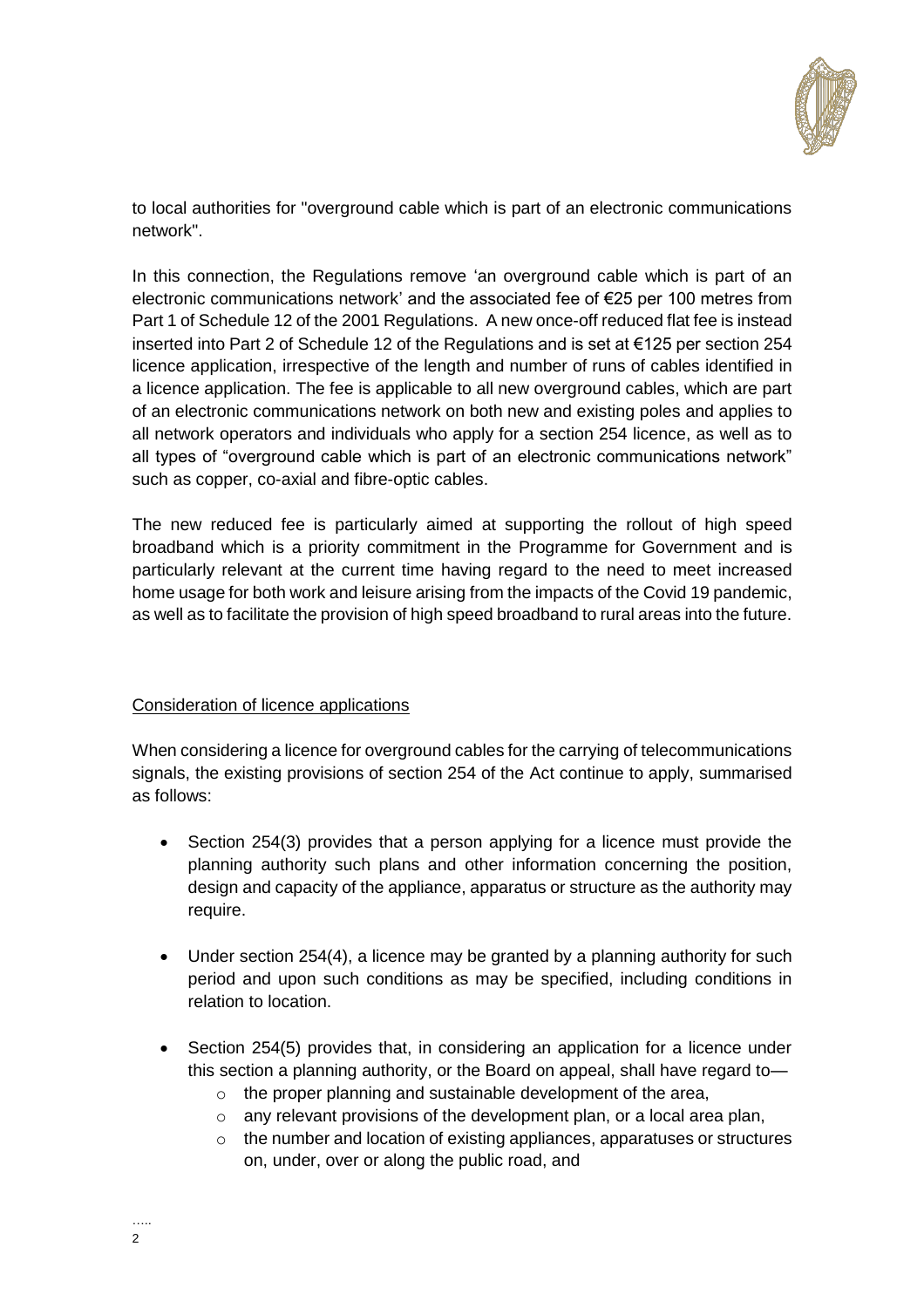

- o the convenience and safety of road users including pedestrians.
- Under section 254(7), development that is carried out in accordance with section 254 of the Act is deemed exempted development for the purposes of the Act.
- Section 254(11) provides that where a planning authority is not the road authority for the purposes of national or regional roads in its area, it shall not grant a licence under this section in respect of any appliance, apparatus or structure on, under, over or along a national or regional road or erect, construct or place any appliance, apparatus or structure on, under, over or along a national or regional road except after consultation with the authority which is the road authority for those purposes.

### Protected structures:

Where a licence application includes an overground cable which is part of an electronic communications network and is proposed to be located on a protected structure, planning authorities are reminded to ensure that the placement of the cable will not materially affect the character of —

(a) the structure, or

(b) any element of the structure which contributes to its special architectural, historical, archaeological, artistic, cultural, scientific, social or technical interest.

If the placement of the cable were to affect the character of the structure or any element of the structure, the exemption from planning permission is removed in accordance with section 57(1) of the Act. In this scenario, the licence applicant would require planning permission.

Prior to making a licence application, the applicant can submit a request to the planning authority under section 57(2) of the Act seeking a declaration as to the type of works which it considers would or would not materially affect the character of the structure. Planning authorities should expedite any such requests.

Planning Authorities must also consider the potential impact of laying overground cables in Architectural Conservation Areas (ACAs).

## Accessibility**:**

Planning authorities are requested to give consideration at a local level when assessing a licence application to ensure that the wider area is accessible, useable and convenient to all those who wish to use or pass through it.

Therefore, the placement of 'an overground cable which is part of an electronic communications network' should not cause a hazard for road users including pedestrians. This must be taken into account to ensure that public roads remain